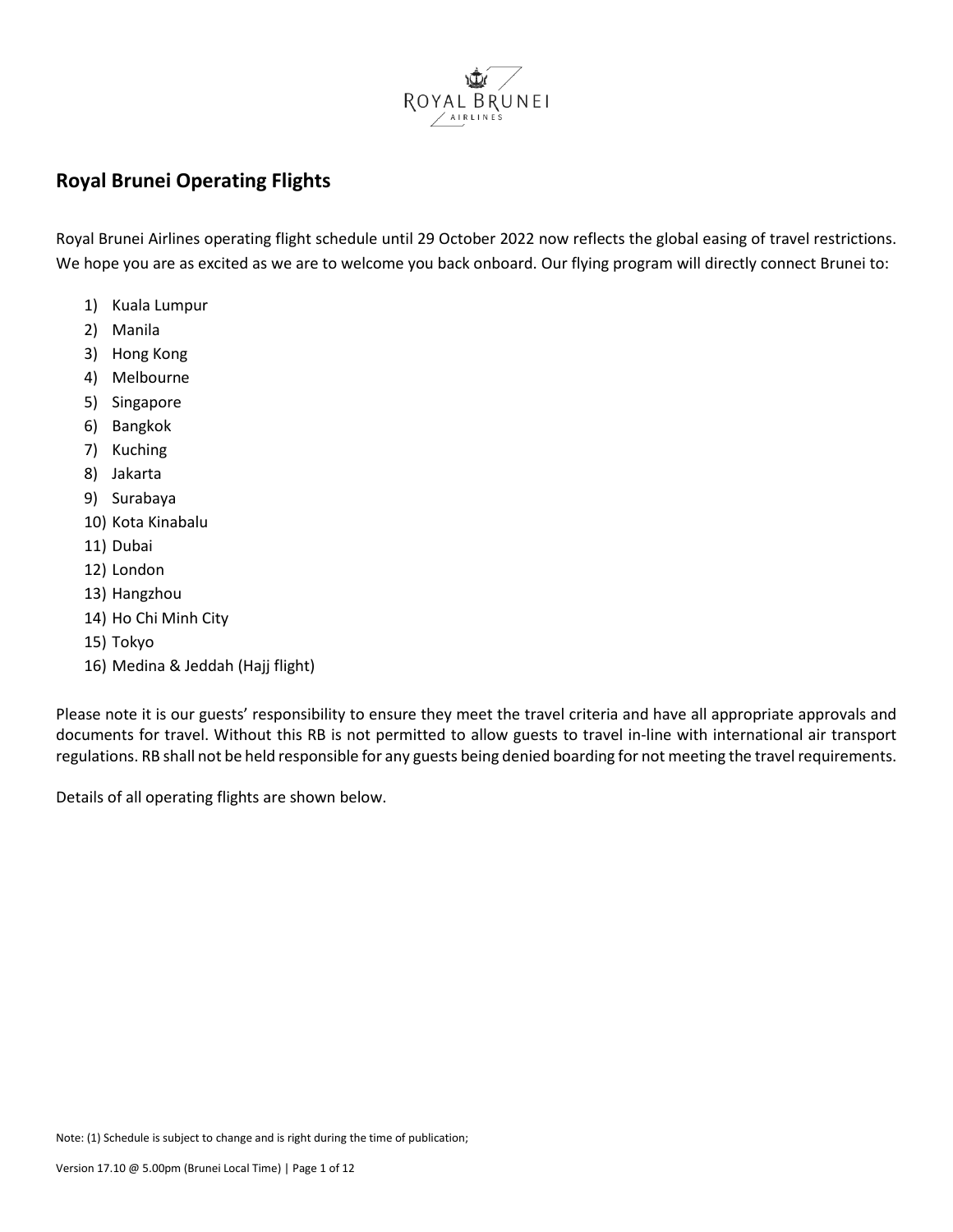

#### Table of contents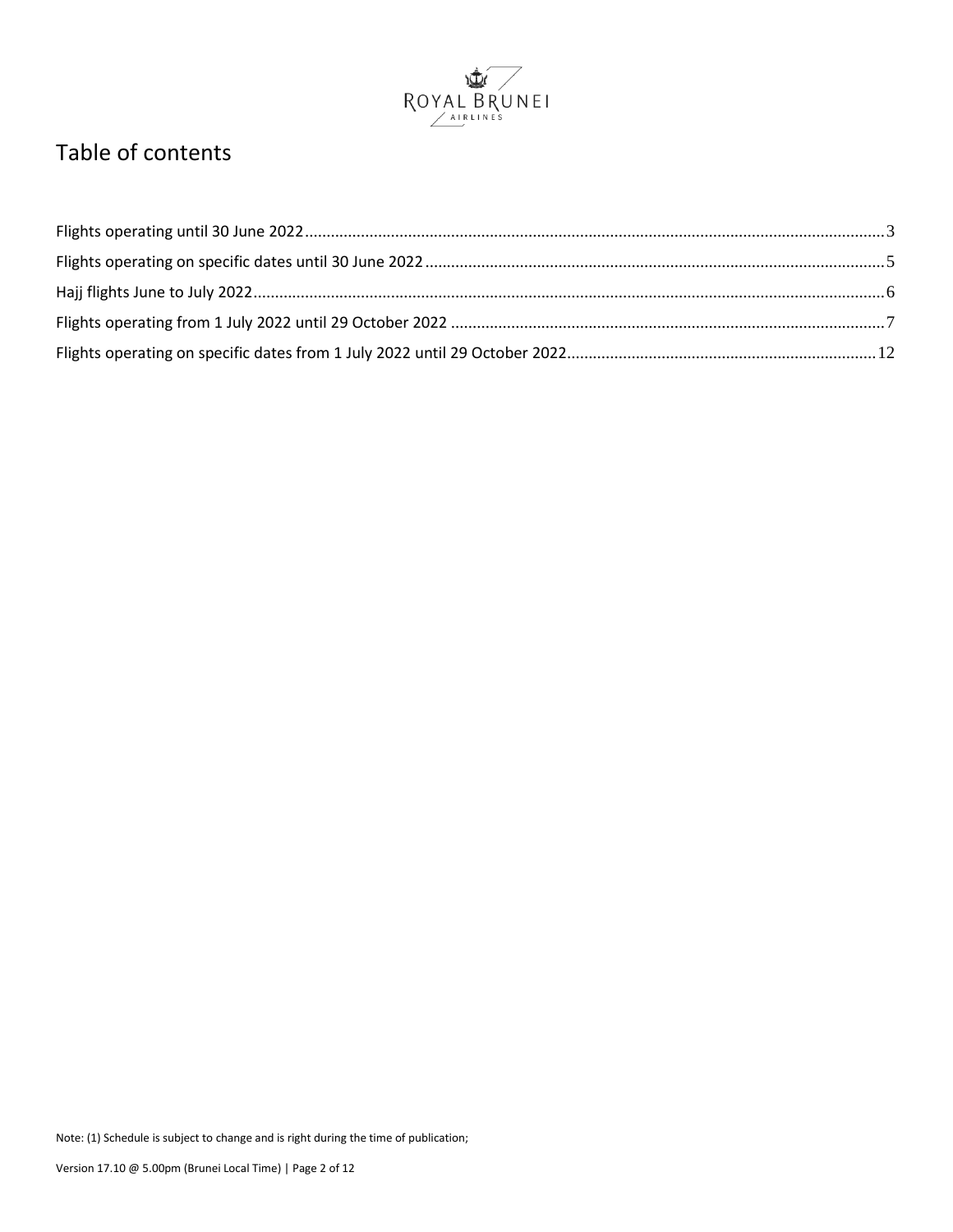

# <span id="page-2-0"></span>Flights operating until 30 June 2022

| Route                 | Flight No.   | <b>Depart</b> | <b>Arrival</b>      | Day of Operation  | <b>Dates</b>             |
|-----------------------|--------------|---------------|---------------------|-------------------|--------------------------|
| Brunei - Hong Kong    | <b>BI635</b> | 10:30         | 13:35               | Sunday            | 1 May to 28 June 2022    |
| Hong Kong - Brunei    | <b>BI636</b> | 14:55         | 18:00               | Sunday            | 1 May to 28 June 2022    |
| Brunei - Kuala Lumpur | <b>BI873</b> | 18:00         | 20:20               | Wednesday, Friday | 11 May to 30 June 2022   |
| Brunei - Kuala Lumpur | <b>BI873</b> | 17:25         | 19:45               | Sunday            | 15 May to 30 June 2022   |
| Kuala Lumpur - Brunei | <b>BI874</b> | 21:10         | 23:30               | Wednesday, Friday | 29 April to 30 June 2022 |
| Kuala Lumpur - Brunei | <b>BI874</b> | 20:45         | 23:05               | Sunday            | 15 May to 30 June 2022   |
| Brunei - Kuala Lumpur | <b>BI871</b> | 09:00         | 11:20               | Monday, Thursday  | 2 May to 30 June 2022    |
| Kuala Lumpur - Brunei | <b>BI872</b> | 12:10         | 14:30               | Monday, Thursday  | 2 May to 30 June 2022    |
| Brunei - Manila       | <b>BI685</b> | 18:40         | 20:45               | Monday            | 27 March to 30 June 2022 |
| Manila - Brunei       | <b>BI686</b> | 21:25         | 23:30               | Monday            | 27 March to 30 June 2022 |
| Brunei - Manila       | <b>BI685</b> | 18:15         | 20:20               | Thursday          | 16 June to 30 June 2022  |
| Manila - Brunei       | <b>BI686</b> | 21:25         | 23:30               | Thursday          | 16 June to 30 June 2022  |
| Brunei - Melbourne    | <b>BI005</b> | 18:55         | 03:55<br>$(+1$ day) | Monday, Thursday  | 3 April to 30 June 2022  |
| Melbourne - Brunei    | <b>BI006</b> | 16:10         | 21:20               | Tuesday, Friday   | 4 April to 1 July 2022   |
| Brunei - Singapore    | <b>BI421</b> | 09:15         | 11:20               | Tuesday           | 7 June to 28 June 2022   |
| Singapore - Brunei    | <b>BI422</b> | 12:20         | 14:25               | Tuesday           | 7 June to 28 June 2022   |
| Brunei - Singapore    | <b>BI423</b> | 18:30         | 20:35               | Sunday            | 1 May to 30 June 2022    |
| Brunei - Singapore    | <b>BI423</b> | 18:20         | 20:25               | Thursday          | 5 May to 26 May 2022     |
| Brunei - Singapore    | <b>BI423</b> | 18:30         | 20:35               | Thursday          | 2 June to 30 June 2022   |
| Singapore - Brunei    | <b>BI424</b> | 21:35         | 23:40               | Thursday          | 2 June to 30 June 2022   |
| Singapore - Brunei    | <b>BI424</b> | 21:25         | 23:30               | Sunday            | 1 May to 30 June 2022    |
| Brunei - Singapore    | BI421        | 09:35         | 11:40               | Wednesday, Friday | 4 May to 29 June 2022    |
| Singapore - Brunei    | <b>BI422</b> | 12:30         | 14:35               | Wednesday, Friday | 4 May to 29 June 2022    |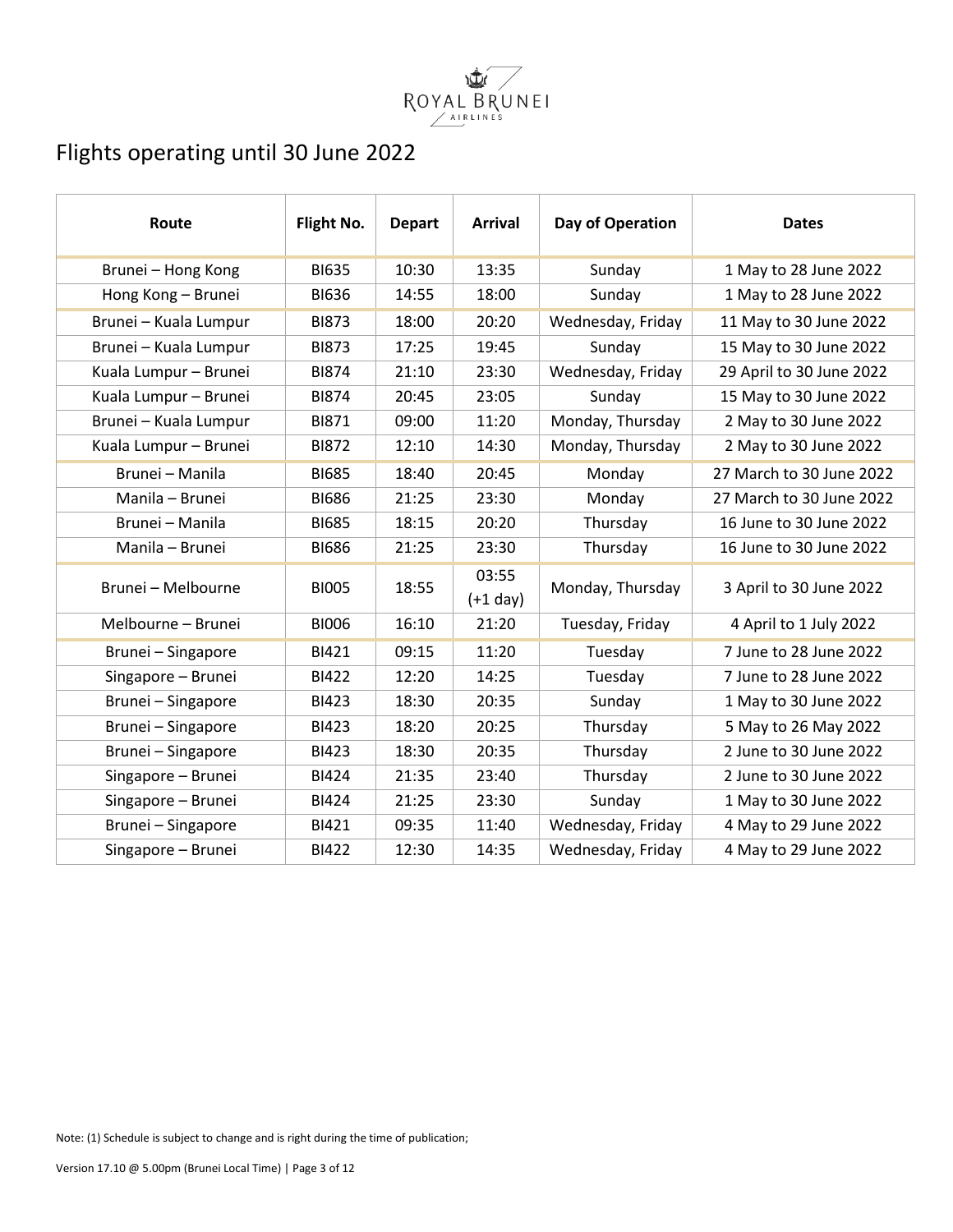

| Route                  | Flight No.   | <b>Depart</b> | <b>Arrival</b>      | Day of Operation | <b>Dates</b>             |
|------------------------|--------------|---------------|---------------------|------------------|--------------------------|
| Brunei - Bangkok       | <b>BI519</b> | 17:45         | 19:30               | Thursday, Sunday | 19 May to 30 June 2022   |
| Bangkok - Brunei       | <b>BI520</b> | 20:30         | 00:15<br>$(+1$ day) | Thursday, Sunday | 19 May to 30 June 2022   |
| Brunei - Kuching       | <b>BI855</b> | 19:25         | 20:40               | Thursday, Sunday | 1 May to 30 June 2022    |
| Kuching-Brunei         | <b>BI856</b> | 21:30         | 22:55               | Thursday, Sunday | 1 May to 30 June 2022    |
| Brunei - Jakarta       | <b>BI735</b> | 11:00         | 12:20               | Friday           | 27 March to 30 June 2022 |
| Jakarta - Brunei       | <b>BI736</b> | 13:00         | 16:20               | Friday           | 27 March to 30 June 2022 |
| Brunei - Jakarta       | <b>BI735</b> | 11:00         | 12:20               | Sunday           | 1 May to 30 June 2022    |
| Jakarta – Brunei       | <b>BI736</b> | 13:00         | 16:20               | Sunday           | 1 May to 30 June 2022    |
| Brunei - Surabaya      | <b>BI793</b> | 09:20         | 10:30               | Sunday           | 3 April to 30 June 2022  |
| Surabaya - Brunei      | <b>BI794</b> | 11:30         | 14:45               | Sunday           | 3 April to 30 June 2022  |
| Brunei - Kota Kinabalu | <b>BI825</b> | 19:00         | 19:40               | Friday, Sunday   | 6 May to 30 June 2022    |
| Kota Kinabalu - Brunei | <b>BI826</b> | 20:40         | 21:20               | Friday, Sunday   | 6 May to 30 June 2022    |
| Brunei - Dubai         | <b>BI007</b> | 23:20         | 03:35<br>$(+1$ day) | Tuesday          | 26 April to 21 June 2022 |
| Brunei - Dubai         | <b>BI007</b> | 23:10         | 03:25<br>$(+1$ day) | Tuesday          | 28 June 2022             |
| Dubai – Brunei         | <b>BI008</b> | 04:45         | 17:00               | Thursday         | 28 April to 30 June 2022 |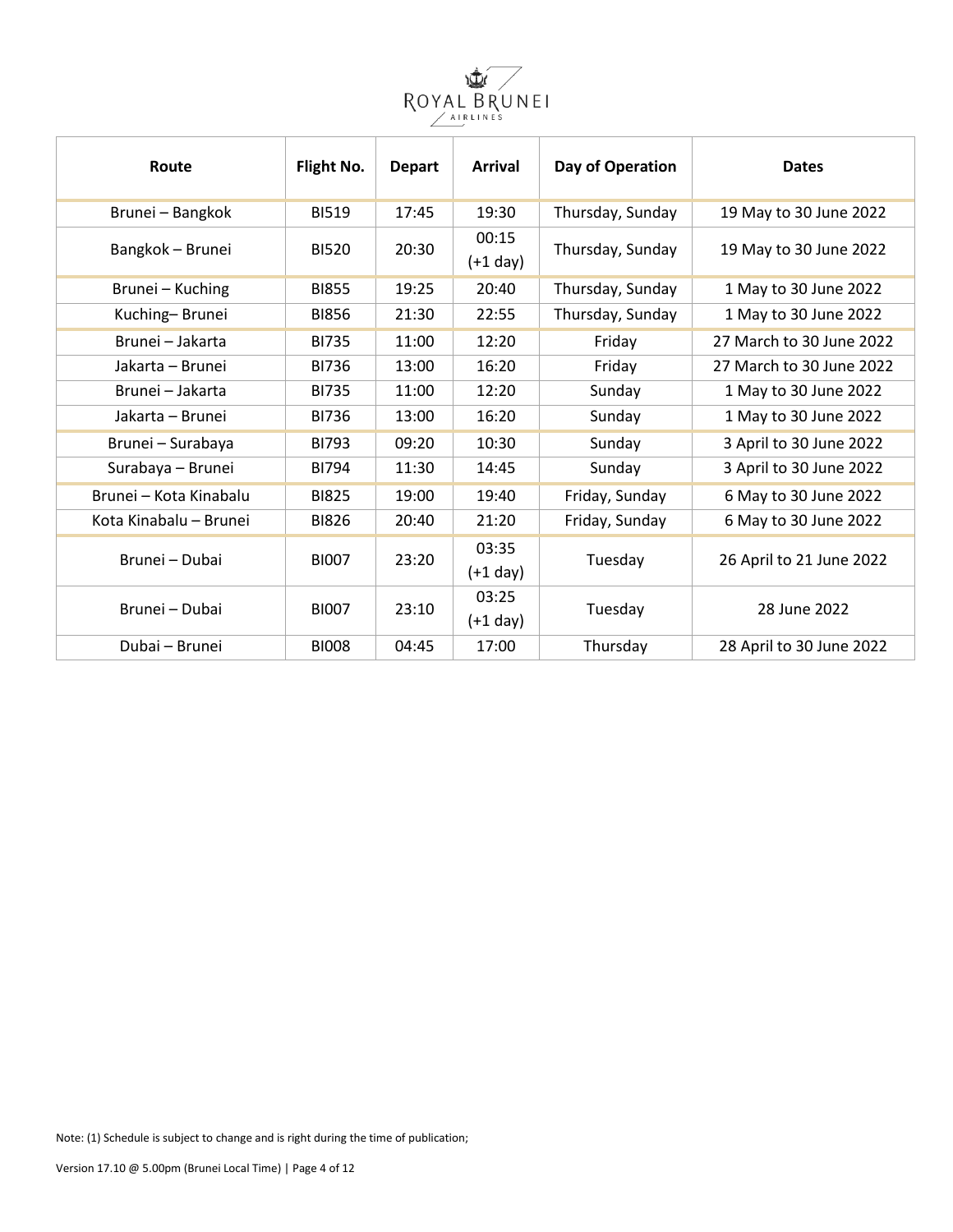

## <span id="page-4-0"></span>Flights operating on specific dates until 30 June 2022

| Route             | Flight No.   | <b>Depart</b> | <b>Arrival</b>      | Day of Operation | <b>Dates</b> |
|-------------------|--------------|---------------|---------------------|------------------|--------------|
| Brunei - London   | <b>BI003</b> | 07:55         | 15:55               | Tuesday          | 14 June 2022 |
| London - Brunei   | <b>BI004</b> | 11:55         | 10:25<br>$(+1$ day) | Wednesday        | 15 June 2022 |
| Brunei - London   | <b>BI003</b> | 07:55         | 15:55               | Tuesday          | 21 June 2022 |
| London - Brunei   | BI004        | 11:55         | 10:25<br>$(+1$ day) | Wednesday        | 22 June 2022 |
| Brunei – London   | <b>BI003</b> | 07:55         | 15:55               | Tuesday          | 28 June 2022 |
| London - Brunei   | <b>BI004</b> | 11:55         | 10:25<br>$(+1$ day) | Wednesday        | 29 June 2022 |
| Brunei - Hangzhou | <b>BI639</b> | 11:40         | 16:10               | Tuesday          | 14 June 2022 |
| Hangzhou - Brunei | <b>BI640</b> | 18:10         | 22:20               | Tuesday          | 14 June 2022 |
| Brunei - Hangzhou | <b>BI639</b> | 11:40         | 16:10               | Tuesday          | 28 June 2022 |
| Hangzhou - Brunei | <b>BI640</b> | 18:10         | 22:20               | Tuesday          | 28 June 2022 |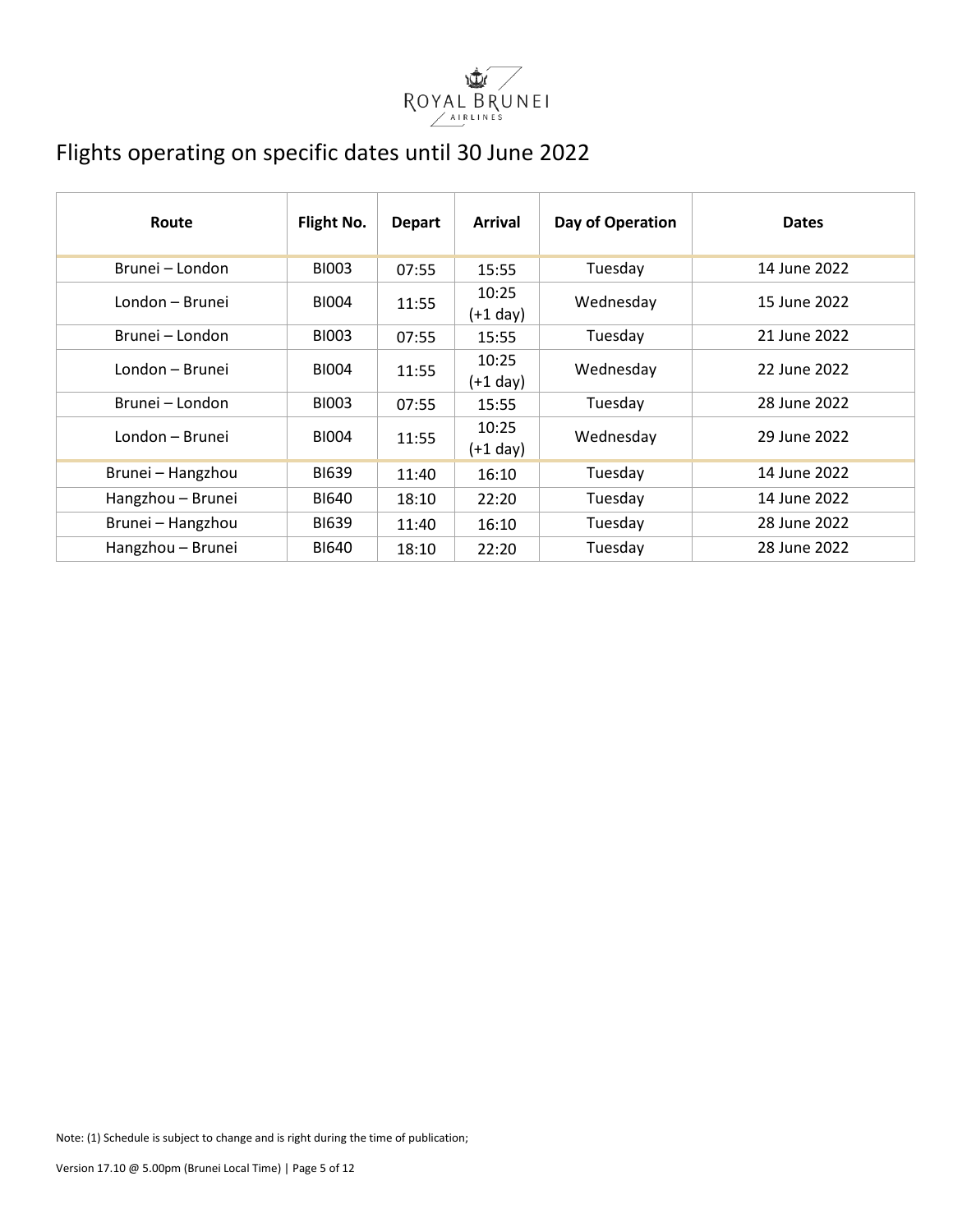

# <span id="page-5-0"></span>Hajj flights June to July 2022

| Route           | Flight No. | <b>Depart</b> | <b>Arrival</b>    | Day of Operation | <b>Dates</b> |
|-----------------|------------|---------------|-------------------|------------------|--------------|
| Brunei - Medina | BI4201     | 11:00         | 15:30             | Wednesday        | 15 June 2022 |
| Brunei - Medina | BI4203     | 10:00         | 14:30             | Thursday         | 16 June 2022 |
| Jeddah - Brunei | BI4214     | 16:40         | 08:10<br>(+1 day) | Friday           | 15 July 2022 |
| Jeddah - Brunei | BI4216     | 16:40         | 08:10<br>(+1 day) | Saturday         | 16 July 2022 |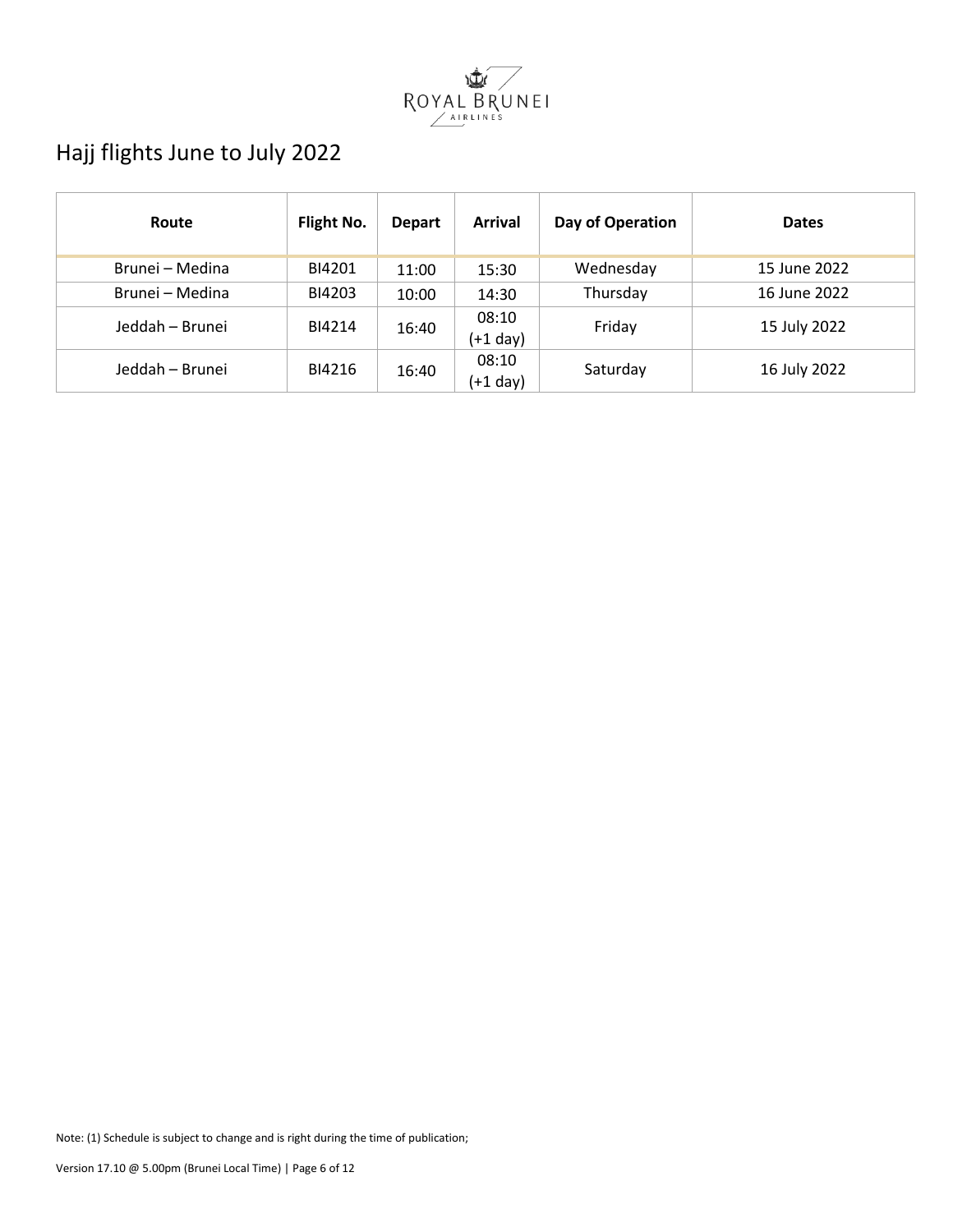

## <span id="page-6-0"></span>Flights operating from 1 July 2022 until 29 October 2022

| Route              | Flight No.   | <b>Depart</b> | <b>Arrival</b>      | Day of Operation                                       | <b>Dates</b>                    |
|--------------------|--------------|---------------|---------------------|--------------------------------------------------------|---------------------------------|
| Brunei - London    | <b>BI003</b> | 21:25         | 05:55<br>$(+1$ day) | Thursday                                               | 7 July to 29 October 2022       |
| Brunei - London    | <b>BI003</b> | 21:55         | 06:25<br>$(+1$ day) | Tuesday, Saturday                                      | 2 July to 29 October 2022       |
| London - Brunei    | <b>BI004</b> | 18:55         | 17:20<br>$(+1 day)$ | Wednesday, Friday,<br>Sunday                           | 3 July to 30 October 2022       |
| Brunei - Melbourne | <b>BI005</b> | 18:55         | 03:55<br>$(+1$ day) | Monday,<br>Wednesday,<br>Thursday, Friday,<br>Saturday | 1 July to 30 September 2022     |
| Melbourne - Brunei | <b>BI006</b> | 14:30         | 19:40               | Tuesday, Thursday,<br>Friday, Saturday,<br>Sunday      | 1 July to 1 October 2022        |
| Brunei - Melbourne | <b>BI005</b> | 18:55         | 04:55<br>$(+1$ day) | Monday,<br>Wednesday,<br>Thursday, Friday,<br>Saturday | 1 October to<br>29 October 2022 |
| Melbourne - Brunei | <b>BI006</b> | 15:30         | 19:40               | Tuesday, Thursday,<br>Friday, Saturday,<br>Sunday      | 2 October to<br>30 October 2022 |
| Brunei - Dubai     | <b>BI007</b> | 22:40         | 02:55<br>$(+1$ day) | Tuesday, Thursday,<br>Friday, Sunday                   | 1 July to 28 October 2022       |
| Dubai - Brunei     | <b>BI008</b> | 4:45          | 17:00               | Monday,<br>Wednesday, Friday,<br>Saturday              | 2 July to 29 October 2022       |
| Brunei - Singapore | BI421        | 09:15         | 11:20               | Tuesday, Friday                                        | 1 July to 29 October 2022       |
| Singapore - Brunei | BI422        | 12:10         | 14:15               | Tuesday, Friday                                        | 1 July to 29 October 2022       |
| Brunei - Singapore | <b>BI421</b> | 09:35         | 11:40               | Wednesday                                              | 1 July to 29 October 2022       |
| Singapore - Brunei | <b>BI422</b> | 12:30         | 14:35               | Wednesday                                              | 1 July to 29 October 2022       |
| Brunei - Singapore | <b>BI423</b> | 18:30         | 20:35               | Thursday, Sunday                                       | 1 July to 29 October 2022       |
| Singapore - Brunei | <b>BI424</b> | 21:25         | 23:30               | Thursday, Sunday                                       | 1 July to 29 October 2022       |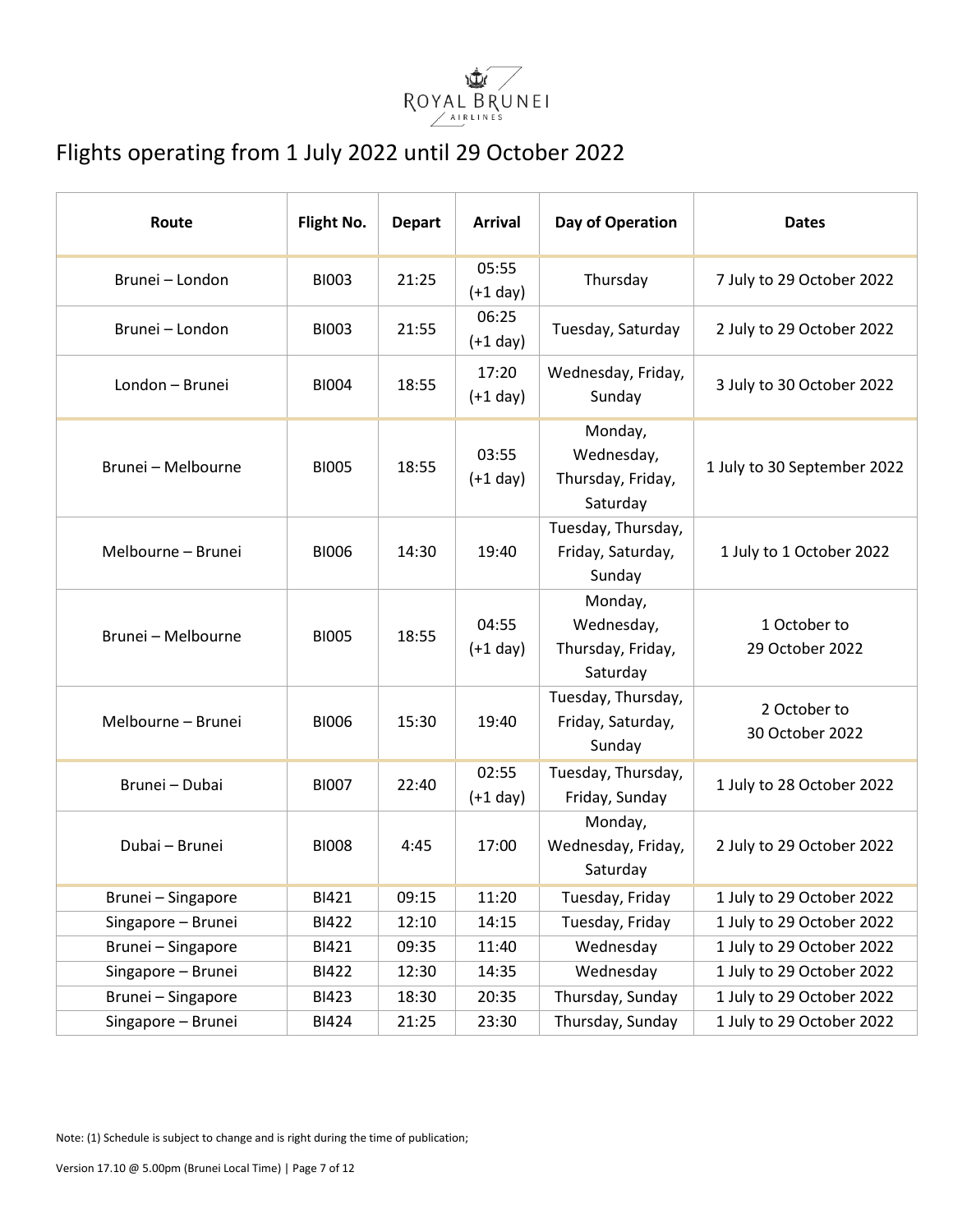

| Route              | Flight No.   | <b>Depart</b> | <b>Arrival</b>      | Day of Operation       | <b>Dates</b>                      |
|--------------------|--------------|---------------|---------------------|------------------------|-----------------------------------|
| Brunei - Bangkok   | <b>BI519</b> | 18:15         | 20:00               | Wednesday,<br>Sunday   | 1 July to 29 October 2022         |
| Bangkok - Brunei   | <b>BI520</b> | 21:00         | 00:45<br>$(+1$ day) | Wednesday,<br>Sunday   | 1 July to 29 October 2022         |
| Brunei - Bangkok   | <b>BI513</b> | 10:55         | 12:40               | Tuesday, Saturday      | 1 September to<br>29 October 2022 |
| Bangkok - Brunei   | <b>BI514</b> | 13:30         | 17:15               | Tuesday, Saturday      | 1 September to<br>29 October 2022 |
| Brunei - Hong Kong | <b>BI635</b> | 10:30         | 13:35               | Thursday, Sunday       | 1 July to 29 October 2022         |
| Hong Kong - Brunei | <b>BI636</b> | 14:35         | 17:40               | Thursday               | 7 July to 21 July 2022            |
| Hong Kong - Brunei | <b>BI636</b> | 14:55         | 18:00               | Thursday               | 28 July to 29 October 2022        |
| Hong Kong - Brunei | <b>BI636</b> | 14:55         | 18:00               | Sunday                 | 1 July to 29 October 2022         |
| Brunei - Hong Kong | <b>BI635</b> | 10:30         | 13:35               | Friday                 | 1 September to<br>29 October 2022 |
| Hong Kong - Brunei | <b>BI636</b> | 14:55         | 18:00               | Friday                 | 1 September to<br>29 October 2022 |
| Brunei - Manila    | <b>BI683</b> | 12:05         | 14:10               | Wednesday,<br>Saturday | 1 July to 29 October 2022         |
| Manila - Brunei    | <b>BI684</b> | 15:00         | 17:05               | Wednesday,<br>Saturday | 1 July to 29 October 2022         |
| Brunei - Manila    | <b>BI685</b> | 18:40         | 20:45               | Monday, Friday         | 1 July to 29 October 2022         |
| Manila - Brunei    | <b>BI686</b> | 21:25         | 23:30               | Monday, Friday         | 1 July to 29 October 2022         |
| Brunei - Manila    | <b>BI685</b> | 18:40         | 20:45               | Thursday               | 1 September to<br>29 October 2022 |
| Manila - Brunei    | <b>BI686</b> | 21:25         | 23:30               | Thursday               | 1 September to<br>29 October 2022 |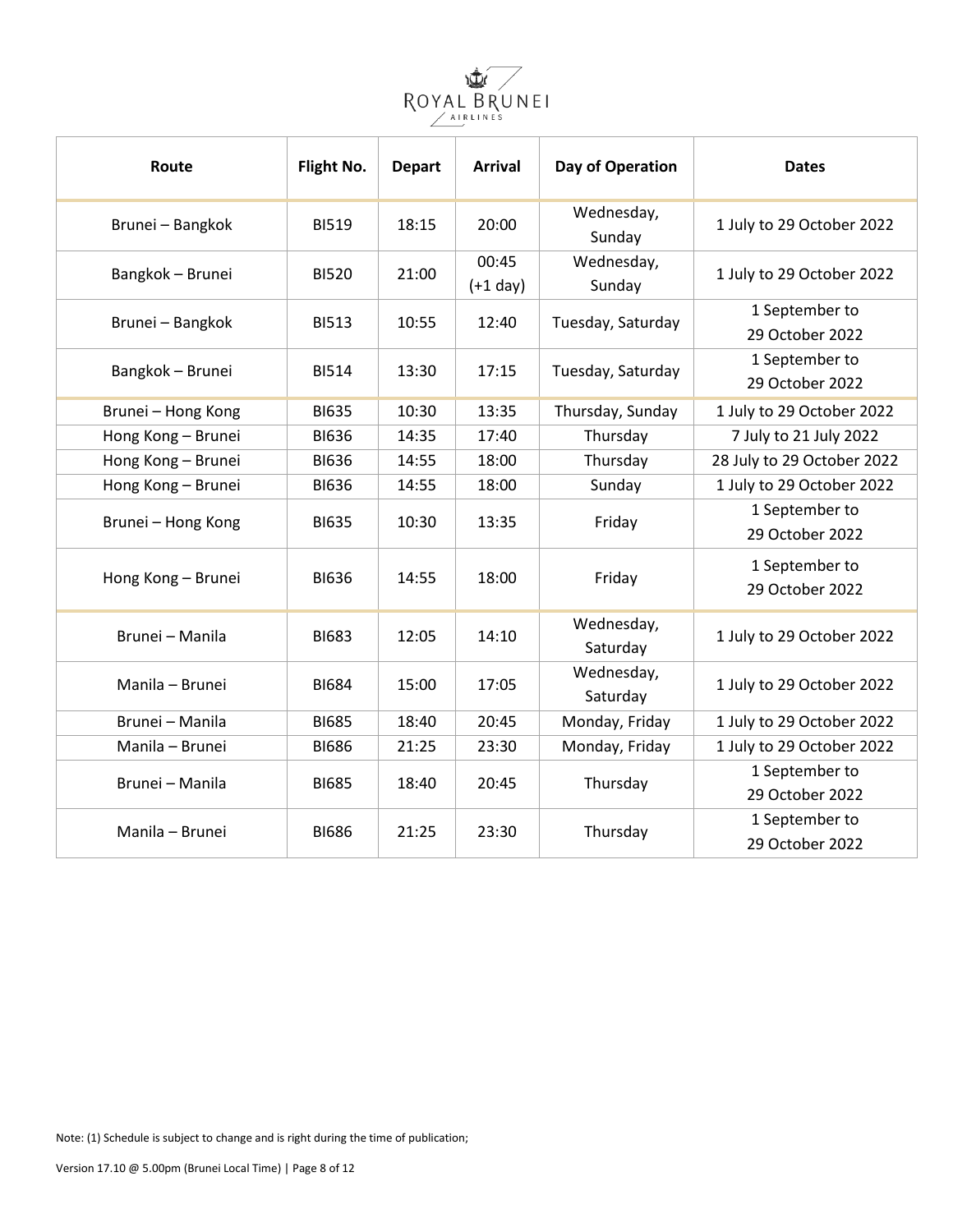

| Route             | Flight No.   | <b>Depart</b> | <b>Arrival</b> | Day of Operation   | <b>Dates</b>                   |
|-------------------|--------------|---------------|----------------|--------------------|--------------------------------|
| Brunei - Jakarta  | <b>BI735</b> | 11:00         | 12:20          | Friday, Sunday     | 1 July to 29 October 2022      |
| Jakarta - Brunei  | <b>BI736</b> | 13:00         | 16:20          | Friday, Sunday     | 1 July to 29 October 2022      |
| Brunei - Jakarta  | <b>BI735</b> | 11:00         | 12:20          | Wednesday          | 1 August to 29 October 2022    |
| Jakarta - Brunei  | <b>BI736</b> | 13:00         | 16:20          | Wednesday          | 1 August to 29 October 2022    |
|                   |              |               |                |                    | 29 August, 5 September,        |
| Brunei - Jakarta  | <b>BI739</b> | 20:30         | 21:50          | Monday             | 12 September, 3 October,       |
|                   |              |               |                |                    | 24 October 2022                |
|                   |              |               |                |                    | 30 August, 6 September,        |
| Jakarta - Brunei  | <b>BI740</b> | 05:15         | 08:35          | Tuesday            | 13 September, 4 October,       |
|                   |              |               |                |                    | 25 October 2022                |
| Brunei - Jakarta  | <b>BI739</b> | 18:30         | 19:50          | Saturday           | 1 September to                 |
|                   |              |               |                |                    | 29 October 2022                |
| Jakarta - Brunei  | <b>BI740</b> | 20:50         | 00:10          | Saturday           | 1 September to                 |
|                   |              |               | $(+1$ day)     |                    | 29 October 2022                |
| Brunei - Surabaya | <b>BI793</b> | 09:20         | 10:30          | Sunday             | 1 July to 29 October 2022      |
| Surabaya - Brunei | <b>BI794</b> | 11:30         | 14:45          | Sunday             | 1 July to 29 October 2022      |
| Brunei - Surabaya | <b>BI795</b> | 18:30         | 19:40          | Thursday           | 7 July, 14 July, 21 July 2022  |
| Surabaya - Brunei | <b>BI796</b> | 20:30         | 23:45          | Thursday           | 7 July, 14 July, 21 July 2022  |
|                   |              |               |                |                    | 28 July, 11 August, 18 August, |
| Brunei - Surabaya | <b>BI795</b> | 19:15         | 20:25          | Thursday           | 25 August 2022                 |
|                   | <b>BI796</b> | 21:25         | 00:40          |                    | 28 July, 11 August, 18 August, |
| Surabaya - Brunei |              |               | $(+1$ day)     | Thursday           | 25 August 2022                 |
|                   | <b>BI795</b> | 19:50         | 21:00          | Tuesday, Thursday, | 1 September to                 |
| Brunei - Surabaya |              |               |                | Friday             | 28 October 2022                |
| Surabaya - Brunei | <b>BI796</b> | 06:00         | 09:15          | Wednesday, Friday, | 2 September to                 |
|                   |              |               |                | Saturday           | 29 October 2022                |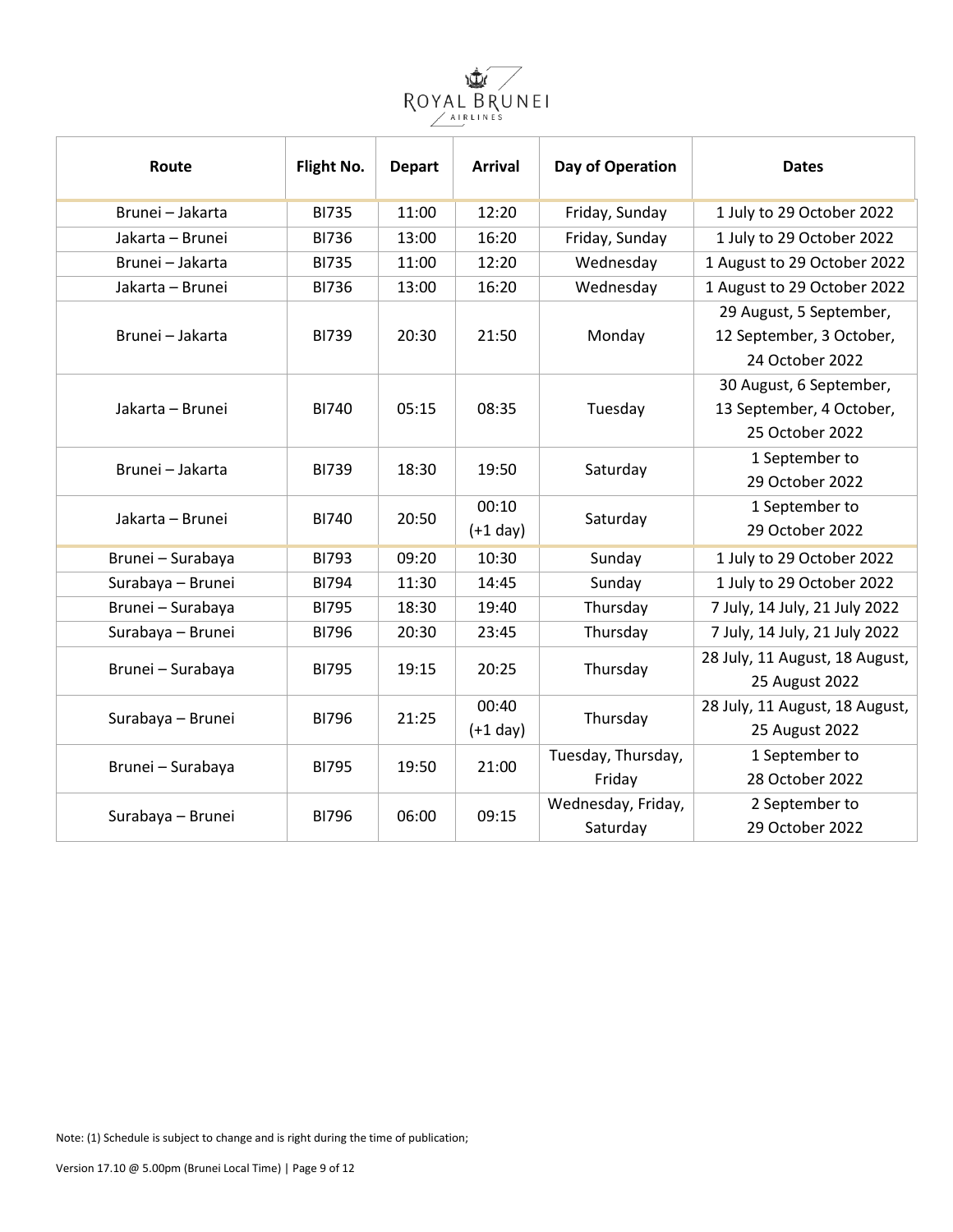

| Route                  | Flight No.   | <b>Depart</b> | <b>Arrival</b> | Day of Operation                     | <b>Dates</b>                                         |
|------------------------|--------------|---------------|----------------|--------------------------------------|------------------------------------------------------|
| Brunei - Kota Kinabalu | <b>BI821</b> | 07:20         | 08:00          | Sunday                               | 3 July to 29 October 2022                            |
| Brunei – Kota Kinabalu | <b>BI827</b> | 21:25         | 22:05          | Wednesday,<br>Thursday               | 6 July to 29 October 2022                            |
| Brunei – Kota Kinabalu | <b>BI829</b> | 19:30         | 20:10          | Monday                               | 4 July to 24 October 2022                            |
| Kota Kinabalu - Brunei | <b>BI822</b> | 08:40         | 09:20          | Tuesday, Thursday,<br>Friday, Sunday | 3 July to 29 October 2022                            |
| Brunei - Kuching       | <b>BI855</b> | 19:25         | 20:40          | Thursday, Sunday                     | 1 July to 29 October 2022                            |
| Kuching - Brunei       | <b>BI856</b> | 21:30         | 22:55          | Thursday, Sunday                     | 1 July to 29 October 2022                            |
| Brunei - Kuala Lumpur  | <b>BI871</b> | 09:00         | 11:20          | Monday, Thursday                     | 1 July to 29 October 2022                            |
| Kuala Lumpur - Brunei  | <b>BI872</b> | 12:10         | 14:30          | Monday, Thursday                     | 1 July to 29 October 2022                            |
| Brunei - Kuala Lumpur  | <b>BI873</b> | 18:00         | 20:20          | Tuesday,<br>Wednesday, Friday        | 1 July to 6 July 2022,<br>12 July to 29 October 2022 |
| Brunei - Kuala Lumpur  | <b>BI873</b> | 17:50         | 20:10          | Friday                               | 8 July 2022                                          |
| Kuala Lumpur - Brunei  | <b>BI874</b> | 21:10         | 23:30          | Tuesday,<br>Wednesday, Friday        | 1 July to 29 October 2022                            |
| Brunei - Kuala Lumpur  | <b>BI873</b> | 17:25         | 19:45          | Sunday                               | 1 July to 29 October 2022                            |
| Kuala Lumpur - Brunei  | <b>BI874</b> | 20:45         | 23:05          | Sunday                               | 1 July to 29 October 2022                            |
| Brunei - Kuala Lumpur  | <b>BI871</b> | 09:00         | 11:20          | Saturday                             | 1 September to<br>29 October 2022                    |
| Kuala Lumpur - Brunei  | <b>BI872</b> | 12:10         | 14:30          | Saturday                             | 1 September to<br>29 October 2022                    |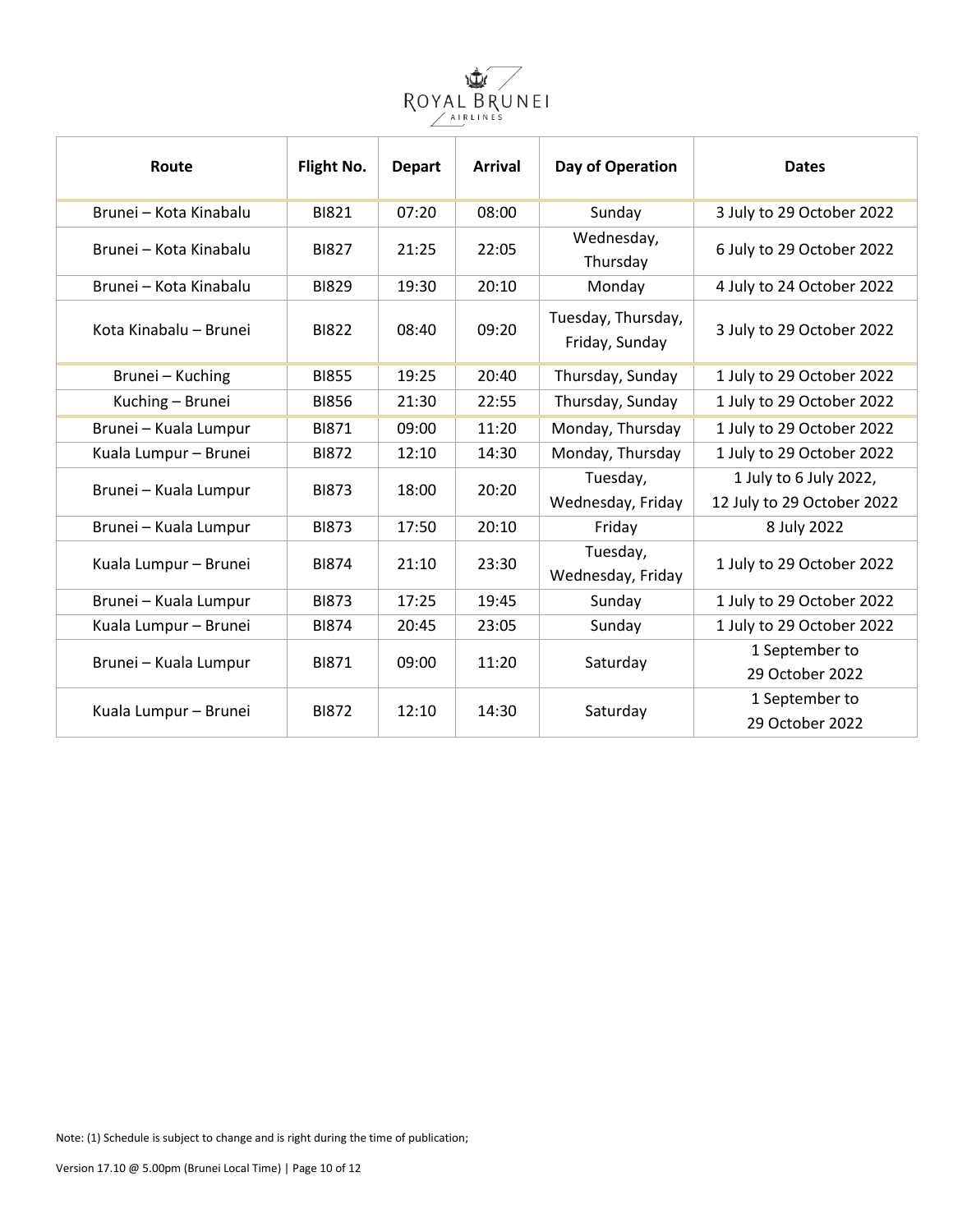

| Route                     | Flight No.   | <b>Depart</b>         | <b>Arrival</b>  | Day of Operation | <b>Dates</b>                |
|---------------------------|--------------|-----------------------|-----------------|------------------|-----------------------------|
| Brunei - Ho Chi Minh City | <b>BI381</b> | 12:30                 | 13:25           | Thursday         | 1 September to              |
|                           |              |                       |                 |                  | 29 October 2022             |
| Ho Chi Minh City - Brunei | <b>BI382</b> | 14:15                 | 17:10           | Thursday         | 1 September to              |
|                           |              |                       | 29 October 2022 |                  |                             |
| Brunei - Ho Chi Minh City | <b>BI383</b> | 19:00                 | 19:55           | Sunday           | 1 September to              |
|                           |              |                       |                 |                  | 29 October 2022             |
| Ho Chi Minh City - Brunei | <b>BI384</b> | 20:45                 | 23:40           | Sunday           | 1 September to              |
|                           |              |                       |                 |                  | 29 October 2022             |
|                           | <b>BI695</b> | 00:35                 | 07:30           | Wednesday,       |                             |
| Brunei - Tokyo            |              |                       |                 | Sunday           | 3 August to 29 October 2022 |
| Tokyo - Brunei            | <b>BI696</b> | 11:45                 | 17:10           | Wednesday,       | 3 August to 29 October 2022 |
|                           |              |                       |                 | Sunday           |                             |
| Brunei - Tokyo            | <b>BI695</b> |                       |                 |                  | 2 September to              |
|                           |              | 00:35                 | 07:30           | Monday, Friday   | 29 October 2022             |
| Tokyo - Brunei            |              |                       |                 |                  | 2 September to              |
|                           |              | <b>BI696</b><br>11:45 | 17:10           | Monday, Friday   | 29 October 2022             |